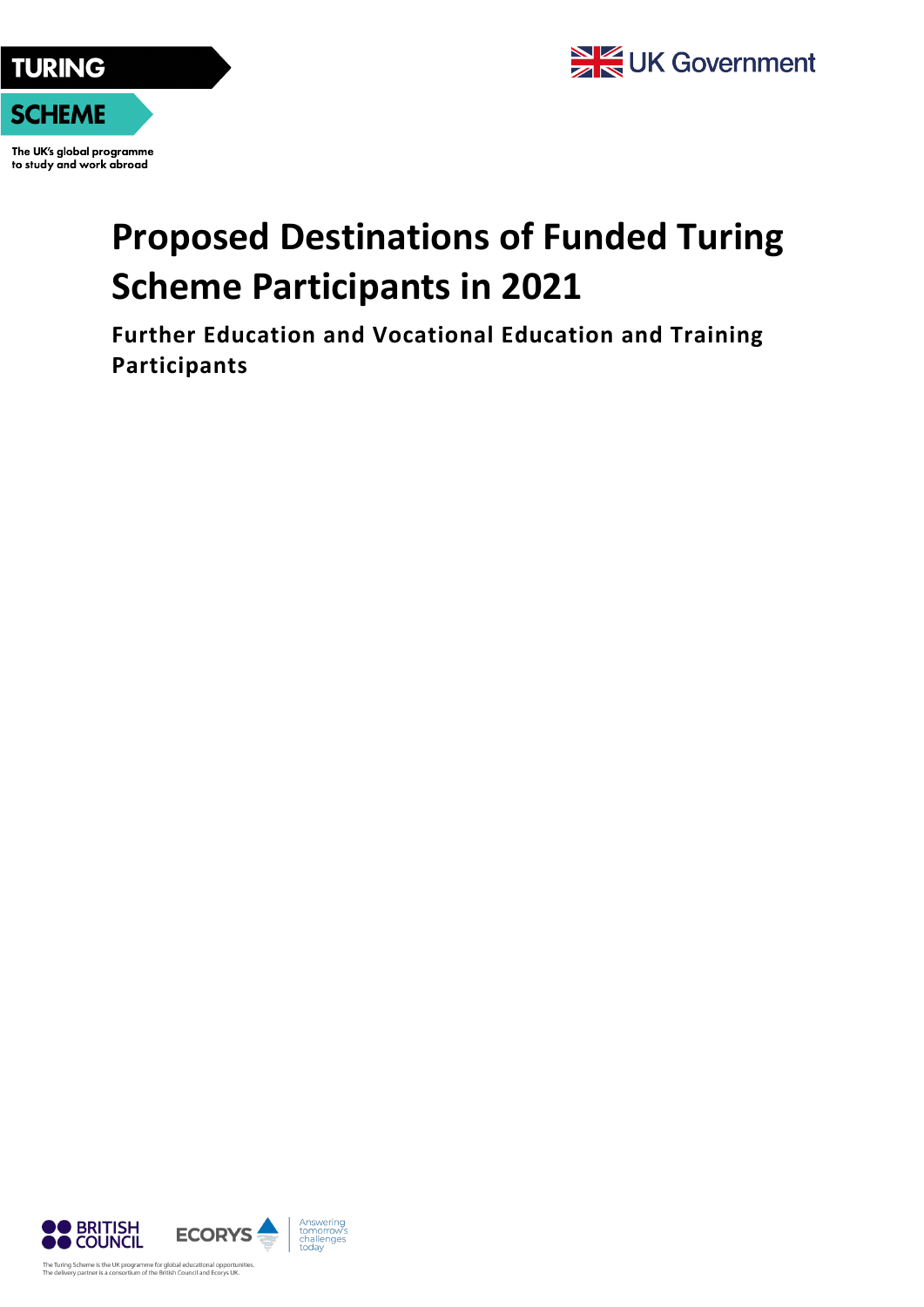| <b>Destination country/territory</b> | <b>Learners from all</b><br>successful FE and<br><b>VET applications</b> | <b>Percentage of total FE</b><br>and VET applicants<br>choosing a destination |
|--------------------------------------|--------------------------------------------------------------------------|-------------------------------------------------------------------------------|
| Spain                                | 1,424                                                                    | 20.67%                                                                        |
| France                               | 517                                                                      | 7.50%                                                                         |
| <b>United States</b>                 | 483                                                                      | 7.01%                                                                         |
| Italy                                | 421                                                                      | 6.11%                                                                         |
| China                                | 387                                                                      | 5.62%                                                                         |
| Portugal                             | 355                                                                      | 5.15%                                                                         |
| Ireland                              | 291                                                                      | 4.22%                                                                         |
| Malta                                | 284                                                                      | 4.12%                                                                         |
| Switzerland                          | 206                                                                      | 2.99%                                                                         |
| Cambodia                             | 185                                                                      | 2.69%                                                                         |
| Hungary                              | 155                                                                      | 2.25%                                                                         |
| Canary Islands                       | 148                                                                      | 2.15%                                                                         |
| Thailand                             | 148                                                                      | 2.15%                                                                         |
| Germany                              | 144                                                                      | 2.09%                                                                         |
| Netherlands                          | 130                                                                      | 1.89%                                                                         |
| Canada                               | 122                                                                      | 1.77%                                                                         |
| Peru                                 | 110                                                                      | 1.60%                                                                         |
| Romania                              | 102                                                                      | 1.48%                                                                         |
| Finland                              | 87                                                                       | 1.26%                                                                         |
| Greece                               | 82                                                                       | 1.19%                                                                         |
| Nepal                                | 80                                                                       | 1.16%                                                                         |
| Czech Republic                       | 72                                                                       | 1.05%                                                                         |
| Denmark                              | 65                                                                       | 0.94%                                                                         |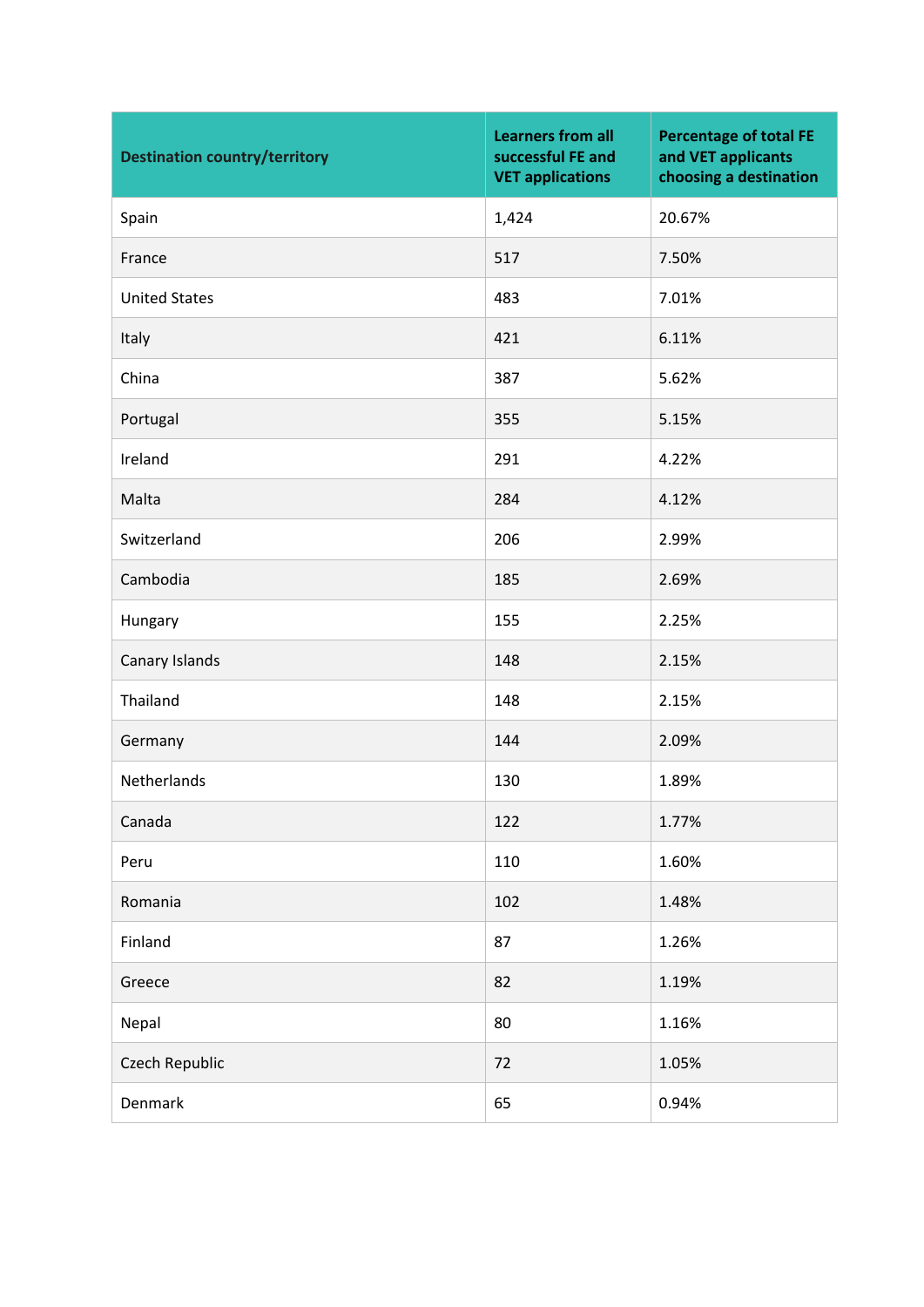| <b>Destination country/territory</b> | <b>Learners from all</b><br>successful FE and<br><b>VET applications</b> | <b>Percentage of total FE</b><br>and VET applicants<br>choosing a destination |
|--------------------------------------|--------------------------------------------------------------------------|-------------------------------------------------------------------------------|
| Ghana                                | 62                                                                       | 0.90%                                                                         |
| Ecuador                              | 60                                                                       | 0.87%                                                                         |
| Cyprus                               | 55                                                                       | 0.80%                                                                         |
| South Africa                         | 51                                                                       | 0.74%                                                                         |
| <b>United Arab Emirates</b>          | 49                                                                       | 0.71%                                                                         |
| New Zealand                          | 48                                                                       | 0.70%                                                                         |
| Australia                            | 46                                                                       | 0.67%                                                                         |
| <b>Bulgaria</b>                      | 40                                                                       | 0.58%                                                                         |
| Mexico                               | 36                                                                       | 0.52%                                                                         |
| South Korea                          | 32                                                                       | 0.46%                                                                         |
| Austria                              | 30                                                                       | 0.44%                                                                         |
| St Lucia                             | 30                                                                       | 0.44%                                                                         |
| Eswatini                             | 28                                                                       | 0.41%                                                                         |
| Turkey                               | 26                                                                       | 0.38%                                                                         |
| Kosovo                               | 20                                                                       | 0.29%                                                                         |
| Sweden                               | 20                                                                       | 0.29%                                                                         |
| Tanzania                             | 20                                                                       | 0.29%                                                                         |
| Zimbabwe                             | 20                                                                       | 0.29%                                                                         |
| Estonia                              | 15                                                                       | 0.22%                                                                         |
| Japan                                | 14                                                                       | 0.20%                                                                         |
| Cameroon                             | 12                                                                       | 0.17%                                                                         |
| Cuba                                 | 12                                                                       | 0.17%                                                                         |
| Zambia                               | 12                                                                       | 0.17%                                                                         |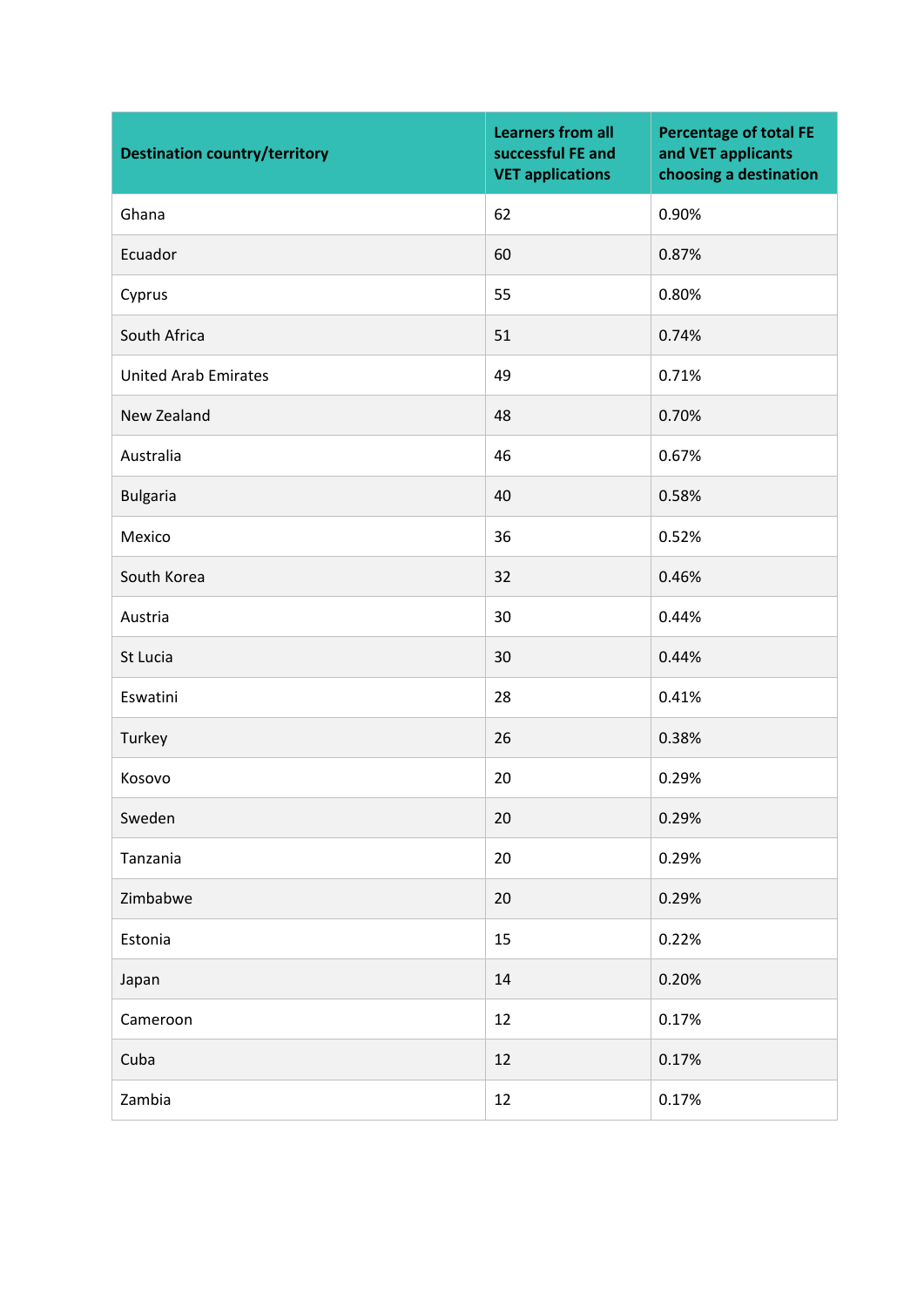| <b>Destination country/territory</b> | <b>Learners from all</b><br>successful FE and<br><b>VET applications</b> | <b>Percentage of total FE</b><br>and VET applicants<br>choosing a destination |
|--------------------------------------|--------------------------------------------------------------------------|-------------------------------------------------------------------------------|
| Argentina                            | 10                                                                       | 0.15%                                                                         |
| Belgium                              | 10                                                                       | 0.15%                                                                         |
| Egypt                                | 10                                                                       | 0.15%                                                                         |
| Europe not otherwise specified       | 10                                                                       | 0.15%                                                                         |
| India                                | 10                                                                       | 0.15%                                                                         |
| Indonesia                            | 10                                                                       | 0.15%                                                                         |
| Norway                               | 10                                                                       | 0.15%                                                                         |
| Saudi Arabia                         | 10                                                                       | 0.15%                                                                         |
| Uganda                               | 10                                                                       | 0.15%                                                                         |
| Singapore                            | 8                                                                        | 0.12%                                                                         |
| Colombia                             | $\overline{7}$                                                           | 0.10%                                                                         |
| Taiwan                               | 6                                                                        | 0.09%                                                                         |
| Morocco                              | 6                                                                        | 0.09%                                                                         |
| Caribbean not otherwise specified    | 5                                                                        | 0.08%                                                                         |
| Slovakia                             | 5                                                                        | 0.08%                                                                         |
| Africa not otherwise specified       | < 5                                                                      | $< 0.07\%$                                                                    |
| Azerbaijan                           | 5                                                                        | < 0.07%                                                                       |
| Bosnia and Herzegovina               | $<$ 5                                                                    | < 0.07%                                                                       |
| <b>Brazil</b>                        | $<$ 5                                                                    | < 0.07%                                                                       |
| Costa Rica                           | < 5                                                                      | < 0.07%                                                                       |